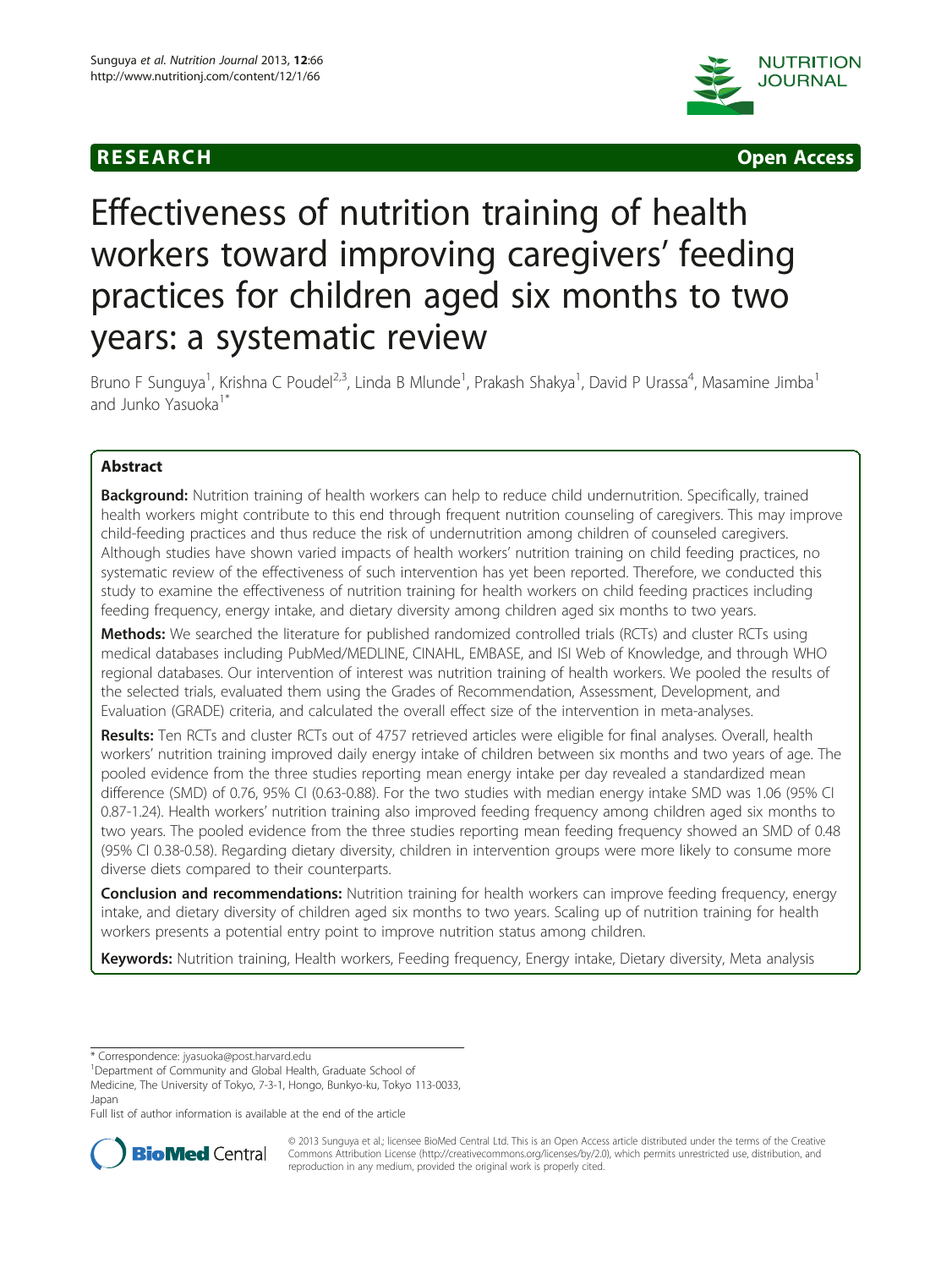### Background

Undernutrition is responsible for more than one-third of child deaths globally [[1\]](#page-12-0), and it is more prevalent in lowand lower-middle-income countries [[2\]](#page-12-0). Poverty has remained an important underlying cause of poor nutrition status among children in these regions [[3,4\]](#page-12-0). It has been cited as a factor behind food insecurity [[5](#page-12-0),[6\]](#page-12-0), low maternal education, poor access to healthcare [[7\]](#page-12-0), and burden of diseases [\[8](#page-12-0)], each of which mediates poor child nutrition status. A disadvantaged socioeconomic position may also feed into caregivers' poor feeding practices with regard to their children [[9](#page-12-0),[10](#page-12-0)]. Poor feeding practices include low dietary diversity, feeding frequency, and energy intake [[11-13\]](#page-12-0).

Poor child feeding practices are caused by a myriad of factors. They are associated with cultural factors that may create local tendencies toward selection of lowquality complementary foods [\[14,15](#page-12-0)]; taboos [\[15](#page-12-0)]; and restrictive traditional beliefs [[16\]](#page-12-0). Social factors including caregivers' poor knowledge on nutrition and lack of knowledge on food diversity in their environment may correlate with poor feeding practices [\[17](#page-12-0)]. Such factors may result in low dietary diversity, low feeding frequency, and low food and energy intake for children.

Caregivers' nutrition education can help to clear cultural and tradition-based misconceptions and improve their general nutrition knowledge [\[18](#page-12-0)]. Feeding practices can thus be improved if knowledgeable health workers treat and counsel them on proper feeding practices and monitor their progress closely [\[19\]](#page-12-0). Nutritionists and dieticians can, of course, perform such counseling when they are available [\[20](#page-12-0)-[22\]](#page-12-0). However, health workers equipped with such specialized skills may not be in sufficient supply for routine care in many developing countries [\[23,24\]](#page-12-0), leaving health workers who have only general nutrition knowledge to provide such care. Medical doctors, nurses, midwives, and midlevel providers are not always trained to perform such tasks and may not have adequate or practical knowledge to counsel and treat undernutrition [\[25\]](#page-12-0). Nutrition training for these cadres can help to bridge such knowledge gaps.

Available evidence supports that nutrition training of health workers can improve feeding practices and thus child undernutrition. Previous randomized controlled trials (RCTs) have found higher levels of nutrition knowledge and counseling behavior among health workers who received nutrition training [\[19,26,27\]](#page-12-0). Nutrition knowledge among caregivers improved in turn when they were frequently counseled by health workers who received nutrition training [[19\]](#page-12-0). Nutrition counseling also improved caregivers' knowledge in food preparation [[28,29\]](#page-12-0) and healthy feeding behaviors [\[30](#page-12-0)]. As a result, caregivers were more likely to improve their children's feeding frequency [[31\]](#page-12-0), dietary diversity [\[32\]](#page-13-0), protein,

and energy intake [\[28,](#page-12-0)[33\]](#page-13-0). Such elements of feeding practice are essential to improving children's nutrition status [\[34,35](#page-13-0)].

Opportunities for routine nutrition counseling can be identified in existing health care frameworks. Globally, about 88% of pregnant mothers had at least one antenatal visit while 50% had a postnatal visit to a health care facility in 2012 [\[36\]](#page-13-0). These represent potential opportunities for nutrition counseling by trained health workers. Only 57% of mothers had a skilled attendant at their children's birth [[36\]](#page-13-0). However, for such mothers, there is also room for home-based nutrition counseling using community health workers or peers with relevant skills and proper nutrition training [\[27](#page-12-0)].

Nutrition training and counseling has also been successfully applied using specially selected and trained peer groups working hand-in-hand with trained health workers. For example, in a study conducted in Senegal, trained community health workers trained grandmothers, who in turn provided maternal and child health education on topics including child feeding to mothers and pregnant women [\[37](#page-13-0)]. Community and home-based interventions conducted by trained peers in collaboration with trained health workers have had success in areas with limited resources [\[27,](#page-12-0)[38,39\]](#page-13-0). Pictures, posters, school rallies, street-side plays, and nutrition fairs have been commonly used to provide such forms of training or counseling. These illustrations can be ever more effective when tailored to the regional context [\[20](#page-12-0)].

Nutrition training for health workers has yielded varied impacts on child health, particularly regarding nutrition status. Previous systematic reviews have evaluated the impacts of nutrition counseling, maternal nutrition education [[34\]](#page-13-0), and complementary feeding on children's nutrition status [[18](#page-12-0),[40](#page-13-0)]. However, no systematic review has been conducted to evaluate the effectiveness of nutrition training for health workers on child feeding practices, an important step to improving their nutrition status. Therefore, we conducted this systematic review to examine the effect of nutrition training for health workers on feeding frequency, energy intake, and dietary diversity of children between six months and two years of age. Our PICO (Population, Intervention, Comparator, Outcome) question was as follows: "What is the effect of nutrition training for health workers to improve caregivers' feeding practices including energy intake, feeding frequency, and dietary diversity of children under two years of age as compared to those who did not receive such training?"

#### Methods

In this systematic review, we included RCTs and cluster RCTs that incorporated nutrition training for health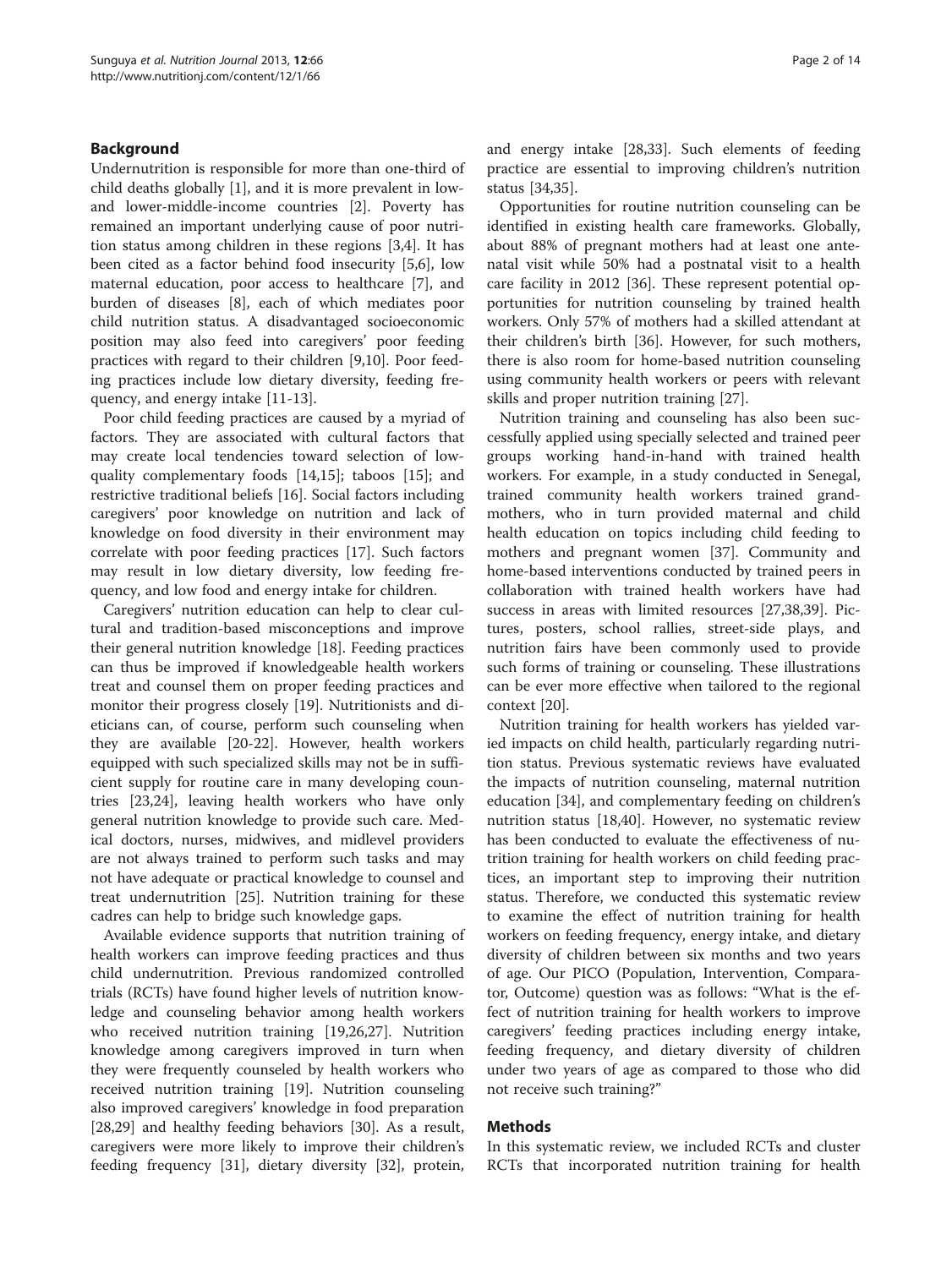workers as an intervention of interest. We defined nutrition training for health workers as any formal nutrition course provided to health workers in the form of inservice training, continuing professional education, short courses, or seminars, aimed, for practical or research purposes, at improving the nutrition knowledge or practices of health workers. We defined our population as health workers including doctors; nurses and nurse midwives; midlevel providers including assistant medical officers, clinical officers, assistant nurses, or assistant physicians; community health workers including village health workers; and nutritionists or dietitians working in the areas where the studies were conducted. We focused our attention on three outcome variables: feeding frequency measured in the number of times the child was fed in the previous 24 hours; energy intake in kilojoules (kJ) per day; and dietary diversity, defined as the variety of food items that was fed to a child.

We developed a review protocol based on the aforementioned guidelines that was shared among the researchers before conducting the literature search. This protocol provided guidance regarding the literature search, exclusion and inclusion criteria, methods of analysis, and grading of evidence. Based on this framework, three researchers independently conducted literature searches, selection of studies, and data extraction.

#### Data sources for existing review

Three researchers independently searched the medical databases based on the review protocol. First, we searched for any existing review or submitted protocol on our topic listed in the Cochrane Library or the Cochrane Database of Systematic Reviews (CDSR). We also searched for similar review articles in the Abstracts of Reviews of Effects (DARE), National Institute for Health and Clinical Excellence (NICE), Educational Resources and Information Center (ERIC), and Campbell library of systematic reviews databases.

#### Inclusion and exclusion criteria

We included RCTs and cluster RCTs that included an explanation of nutrition training provided to health workers and child feeding practices such as dietary diversity, feeding frequency, and energy intake. We also included studies that provided information and counseling on feeding practices to caregivers of children aged six months to two years.

We excluded studies that included children aged below six months and above two years. The age range of 6 months to 2 years was chosen as the focus for this study because of its importance as the transitional period from exclusive breastfeeding to complementary feeding and family foods. Studies have shown a rapid increase in rates of undernutrition during this stage [\[41](#page-13-0)]. Such increases in developing countries may largely be associated with inappropriate feeding practices. Also, due to wide variations in the daily required nutritional and energy intake with age, it is difficult to generalize feeding practices for children below and above two years of age. We also excluded results covering feeding practices among children on exclusive breast-feeding regimens; on special feeding interventions including parenteral feeding and tube feeding; or subject to special feeding requirements or diagnosed with chronic conditions.

#### Search strategy

We conducted our literature search using medical databases including PubMed/MEDLINE, CINAHL, EMBASE, and ISI Web of Knowledge, as well as within WHO regional databases. We limited the search to a 15-year publication window (November 1st 1997 to October 30th 2012). For the PubMed databases we used the search details shown in Additional file [1.](#page-12-0) Using the Boolean combination shown in this file, we retrieved a total of 2074 articles. We used similar text words for other databases according to the database's set-up. We also conducted hand searching using the reference lists of identified articles of interest. Figure [1](#page-3-0) shows the flow chart of the studies thus identified and the screening process for inclusion. This figure is a modified version of the PRISMA checklist [\[42\]](#page-13-0).

We retrieved a total of 4757 articles. Of these, 2074 articles were from PubMed and 2683 from other medical databases or retrieved through hand searches of the reference lists of initially selected articles. We compared the search results of the three independent researchers and reached agreement on the final figures. On initial screening, a total of 2051 duplicate articles were excluded because they appeared in both PubMed and other databases. Furthermore, we excluded a total of 2620 articles on initial screening which did not fit the focus of our study. We then conducted a full screening on the remaining 76 articles, out of which 66 articles were further excluded for various reasons: 17 lacked information on nutrition training of health workers, 28 had no clearly defined outcome variable matching our criteria, 9 had health personnel that did not fit our criteria of health personnel, and 12 had a population with a chronic condition or special needs (Figure [1](#page-3-0)).

#### Grading of evidence and risk of bias

We evaluated the quality of the selected studies using the Grades of Recommendation, Assessment, Development, and Evaluation (GRADE) technique [\[43,44](#page-13-0)]. GRADE quality assessment is used to evaluate studies individually, and provides an overall assessment of the pooled evidence. The quality of evidence can be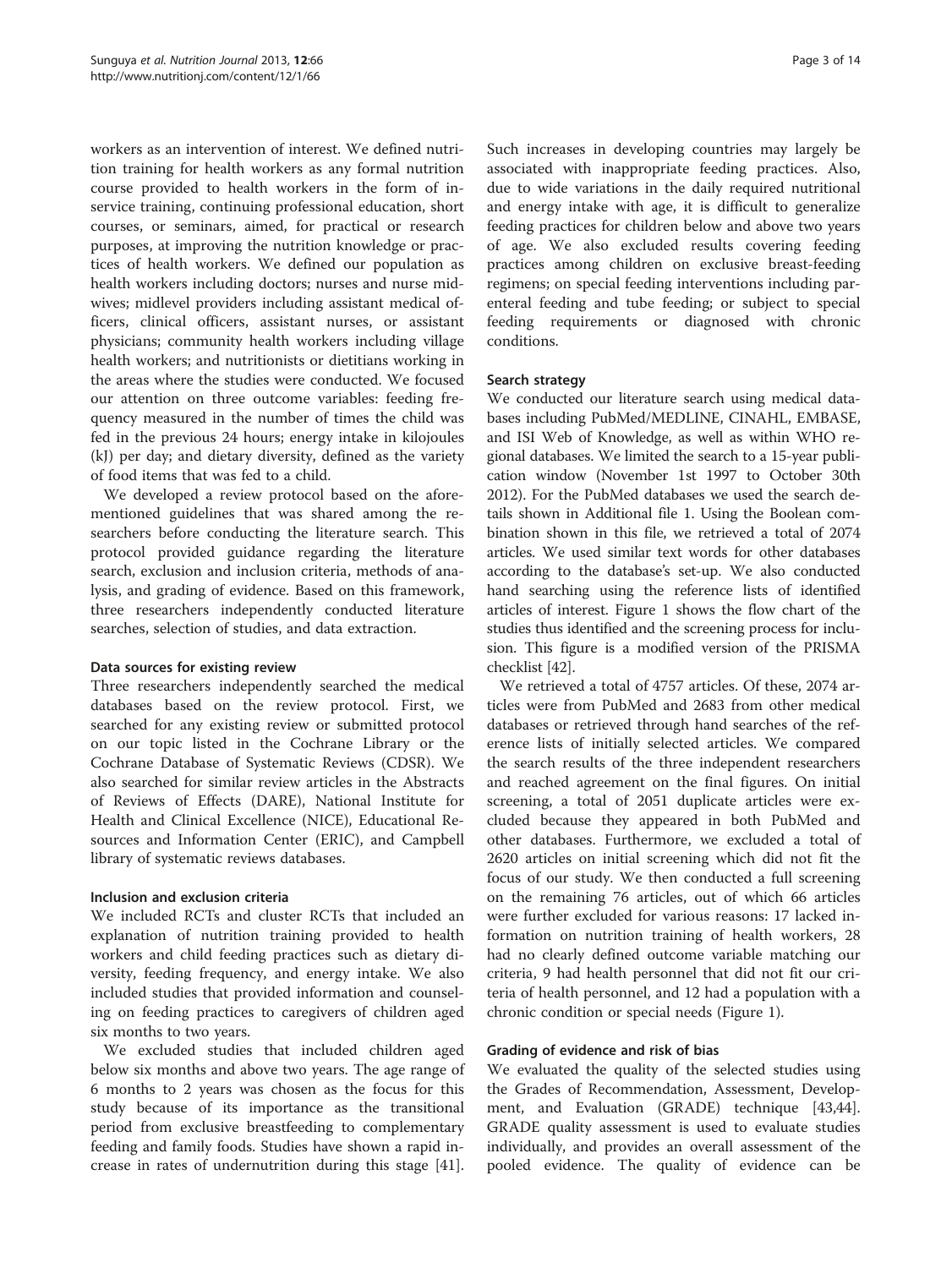<span id="page-3-0"></span>

categorized as "high", "moderate", "low", or "very low" based on the study design, strengths and limitations, population size, and effect size of the pooled results. Using this method, we also examined the risk of bias inherent in the individual studies included. This was also done at the outcome level.

In this study, we evaluated the quality of the evidence on energy intake and feeding frequency, arriving ultimately at a "high" quality grade (Table [1](#page-4-0)). We also conducted a risk of bias (RoB) analysis. Based on the Cochrane Handbook for Systematic Reviews of Interventions [[45](#page-13-0)], five types of bias were evaluated at the study level. These were selection bias, performance bias, detection bias, attrition bias, and reporting bias. There was a serious risk of bias in two of the ten selected studies [[46,47\]](#page-13-0). In Bhandari et al.'s 2001 study [\[46](#page-13-0)], no information on allocation concealment was available. Also, authors did not indicate whether the control group received any intervention or care, which might have introduced a performance bias. In a 2005 study by Kilaru et al. [\[47\]](#page-13-0), meanwhile, we could not find information on allocation concealment, performance bias, or attrition bias. However, this study indicated a low risk of reporting and detection biases (Additional file [2](#page-12-0)).

Despite the indicated RoB, results of these studies are not different from the rest of included studies. We therefore determined that the said risks of bias are unlikely to have markedly influenced the overall outcome of our review.

#### Data synthesis and meta-analysis

Outcome variables of interest in this study were energy intake, feeding frequency, and dietary diversity, all measured for the previous 24 hours. For energy intake, three studies presented the mean values and standard deviations [\[48-50](#page-13-0)], while two other studies presented their data in the form of median values and interquartile ranges [\[46,51\]](#page-13-0). Because of such diversity in the reported results, we conducted a separate meta-analysis of these studies. For consistency, we converted energy intakes in kilocalories (kcal) to kJ per day in three studies [[32,50](#page-13-0),[51\]](#page-13-0). For feeding frequency, three studies presented their data as the mean feeding frequency per day [[48,50](#page-13-0),[52\]](#page-13-0), while two studies presented their data as percentage of participants with daily feeding frequencies greater than three [[31,](#page-12-0)[47](#page-13-0)]. We also conducted a separate meta-analysis due to such diversity in the reported results.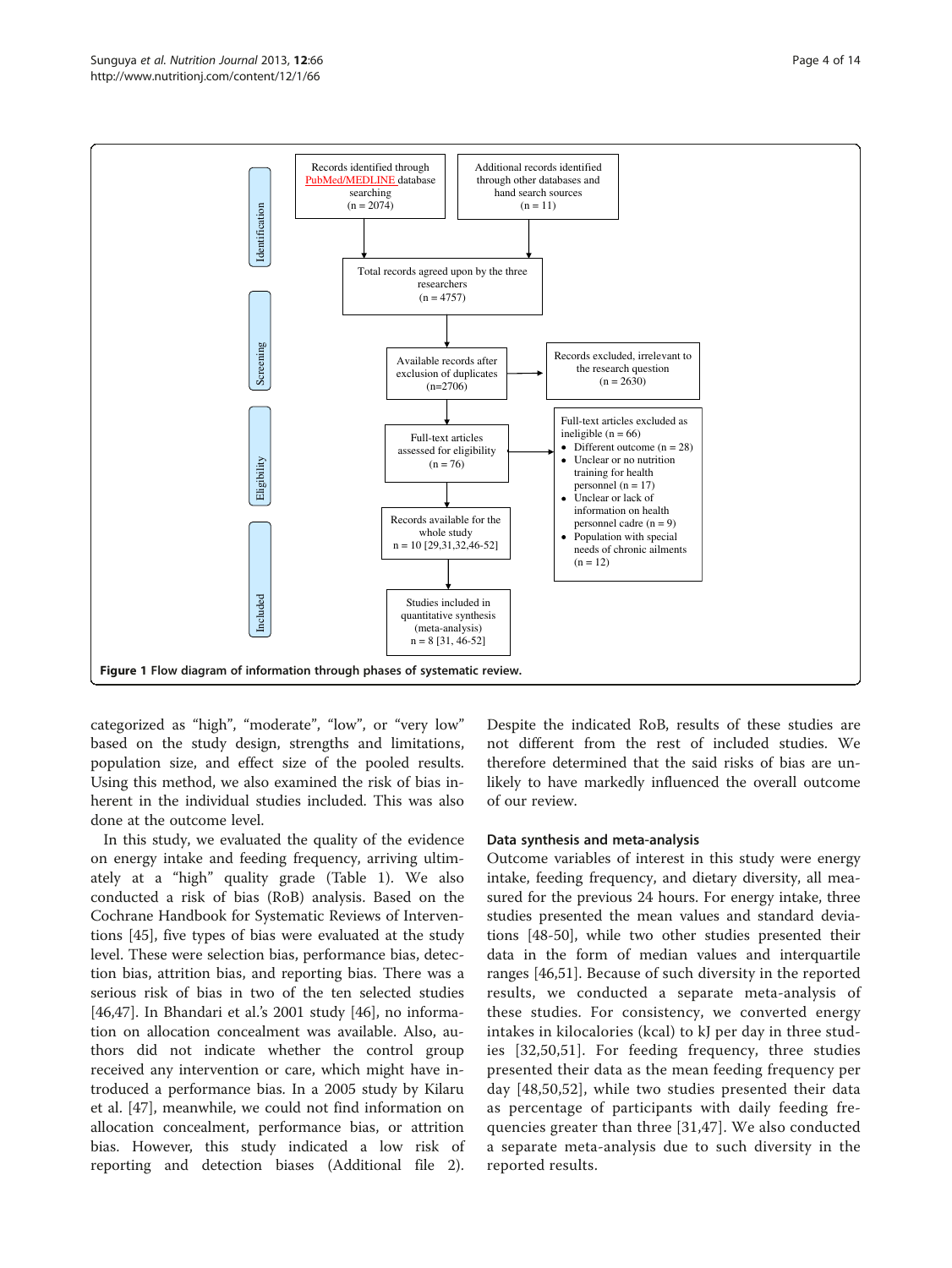<span id="page-4-0"></span>

| Table 1 Quality assessment of studies included in the systematic review |  |  |
|-------------------------------------------------------------------------|--|--|
|-------------------------------------------------------------------------|--|--|

|                   |                                  |                          | Summary<br>of findings                                                       | <b>GRADE</b><br>quality    |                           |                                                                                                              |                                            |          |
|-------------------|----------------------------------|--------------------------|------------------------------------------------------------------------------|----------------------------|---------------------------|--------------------------------------------------------------------------------------------------------------|--------------------------------------------|----------|
| No. of<br>studies | Design                           |                          | Limitations Inconsistency                                                    |                            |                           | Indirectness Imprecision Other consideration                                                                 | Effect sizes (95% CI)                      | [43, 44] |
|                   | Energy intake per day            |                          |                                                                              |                            |                           |                                                                                                              |                                            |          |
| 5                 | RCT and<br>cluster<br><b>RCT</b> | No serious<br>limitation | Three studies presented<br>data in Mean (SD) and<br>two in Median (IQR)      | No serious                 | No serious                | Strong association,<br>indirectness imprecision no serious publication bias                                  | Mean: Pooled<br>SMD: 0.76 (0.63-<br>(0.88) | High     |
|                   |                                  |                          |                                                                              |                            |                           |                                                                                                              | Median: Pooled<br>SMD: 1.06 (0.87-1.24)    |          |
|                   | Feeding frequency per day        |                          |                                                                              |                            |                           |                                                                                                              |                                            |          |
| 5.                | RCT and<br>Cluster<br>RCT        | No serious<br>limitation | Three studies had Means<br>(SD) and two had % of<br>feeding frequency >3/day | No serious<br>indirectness | No serious<br>imprecision | Studies showed strong association.<br>The pooled effective size for RR<br>was not statistically significant. | Mean: Pooled SMD:<br>$0.48(0.38 - 0.58)$   | High     |
|                   |                                  |                          |                                                                              |                            |                           |                                                                                                              | Frequency: Pooled<br>RR: 0.99 (0.87-1.13)  |          |

Several studies were excluded from meta-analyses due to missing or incompatible data. We did not include a study by Penny et al. [\[32](#page-13-0)] in meta-analyses because it lacked data on standard deviations for mean energy intake. Also, this study presented results of energy intake from animal sources only; other studies provided data on total energy intake from all complimentary foods consumed in a day. We could not conduct metaanalyses for the seven studies reporting results for the dietary diversity outcome [\[29](#page-12-0)[,32,47-49](#page-13-0),[51,52](#page-13-0)] due to differences in the categorization used in each study and the diversity of foods available in the respective study areas.

We used the metan command for STATA version 12 (StataCorp, College Station, Texas, USA) to calculate the effect size in the form of standardized mean differences (SMDs) and risk ratios; to calculate their 95% CIs; to assess the statistical heterogeneity among trials; and to construct the forest plots. For the dietary diversity outcome, we compared the frequencies and percentages of foods consumed between the intervention and control group in each RCT. Though the types of foods varied across studies, they were comparable within each trial. Chi-square tests were used to compare food type consumed in intervention and control groups in the three studies.

For each study selected for analysis, we chose the comparable results reported within similar age groups for intervention and control groups to reduce the effect of heterogeneity. Some of the studies that fit our inclusion criteria also presented results of age groups beyond the set criteria. Also, some studies presented results within our age groups of interest, but followed them up for the duration of the intervention and hence presented multiple results for the same subjects. However, we selected comparable results only for children aged between 6 and 18 months. We calculated SMDs for control and intervention group within similar age groups and pooled them to calculate effect sizes for energy intake and feeding frequency. For the data presented on follow-up results, we took the results at the end of the intervention.

#### Results

#### Study selection

Out of 4757 identified studies, 10 studies [\[29,31,](#page-12-0)[32,46-52](#page-13-0)] were included in the final analysis. Among these studies, 5 studies [[46,48-51\]](#page-13-0) had enough data for meta-analysis of energy intake and 5 studies [[31](#page-12-0)[,47,48,50,52](#page-13-0)] for meta-analysis of feeding frequency. None of the RCTs had suitable data for meta-analysis on dietary diversity; we therefore included 7 studies with descriptive dietary diversity data [\[29,](#page-12-0)[32](#page-13-0),[47-49,51](#page-13-0),[52\]](#page-13-0) for descriptive-only analysis of dietary diversity (Table [2\)](#page-5-0).

#### Energy intake per day for children aged six months to two years

The pooled evidence from the three trials reporting on mean energy intake (Table [3](#page-9-0)) showed that, nutrition training of health workers improved daily energy intake of children aged six months to two years. The pooled SMD between the intervention and control groups was 0.76 with a 95%CI of 0.63 to 0.88 in a random model. The test for overall effect gave  $z = 12.17$ , P < 0.001. For the two studies with median energy intake presented with interquartile ranges (Table [3\)](#page-9-0), the pooled SMD was 1.06, with a 95% CI of 0.87 to 1.24. The test for overall effect gave  $z = 11.22$ ,  $P < 0.001$ .

Feeding frequency for children aged six months to two years The pooled evidence from the three trials reporting on mean feeding frequency (Table [4](#page-9-0)) showed that nutrition training of health workers improved feeding frequency of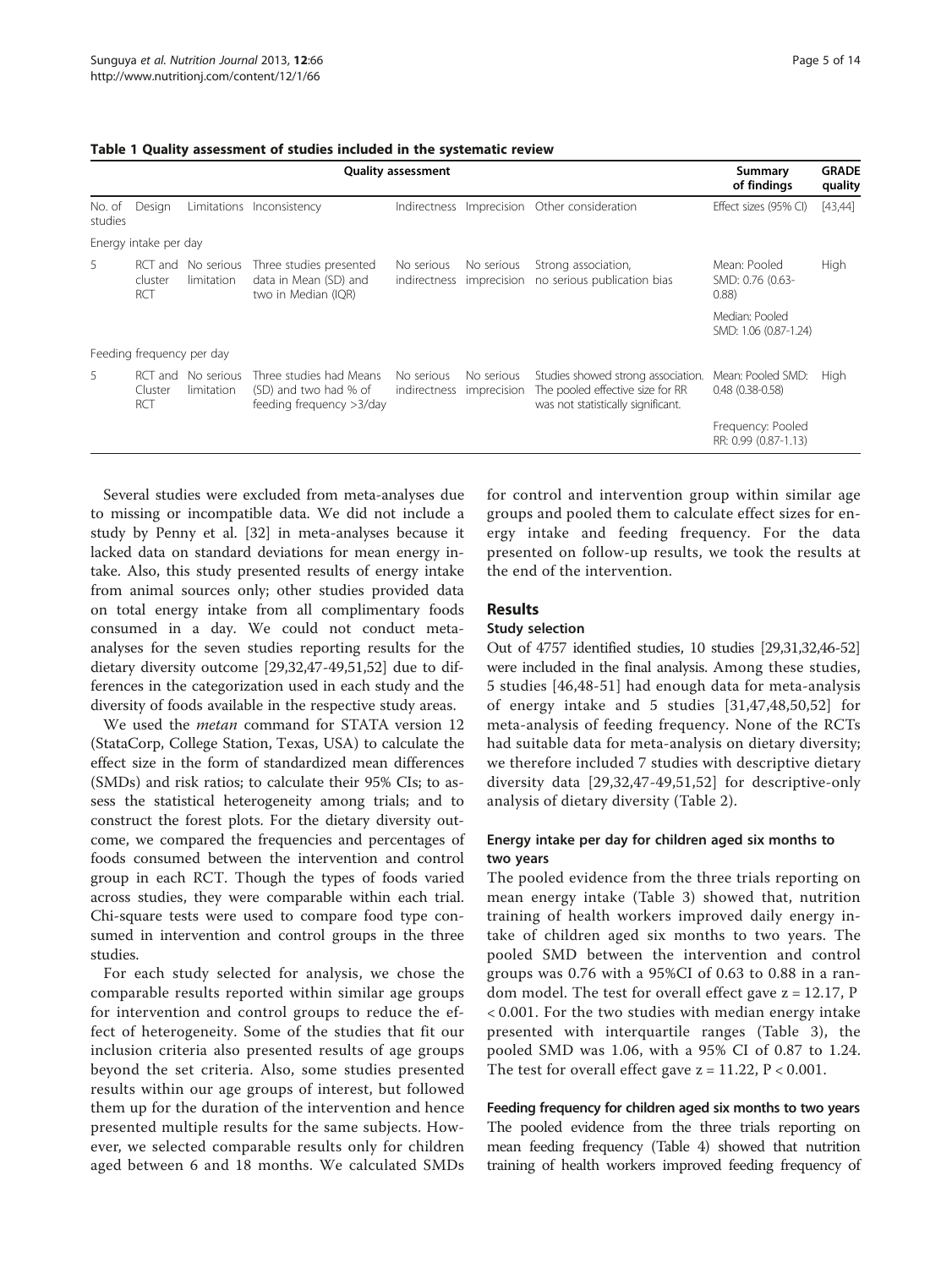# <span id="page-5-0"></span>Table 2 Description of studies included

| Author             | Country |                                            | <b>Design Population</b>                                                                                                  | Intervention                                                                                                                                                                                                                   | Comparator                                                                                                                    | Results- outcome of interest          |                                                 |                                                                                        |
|--------------------|---------|--------------------------------------------|---------------------------------------------------------------------------------------------------------------------------|--------------------------------------------------------------------------------------------------------------------------------------------------------------------------------------------------------------------------------|-------------------------------------------------------------------------------------------------------------------------------|---------------------------------------|-------------------------------------------------|----------------------------------------------------------------------------------------|
|                    |         |                                            |                                                                                                                           |                                                                                                                                                                                                                                |                                                                                                                               | <b>Feeding frequency</b>              | <b>Energy intake</b>                            | <b>Dietary diversity</b>                                                               |
| Bhandari<br>N 2001 | India   | <b>RCT</b>                                 | Nutritionists, Caregivers and<br>their children.                                                                          | Intervention group received<br>nutrition training from the                                                                                                                                                                     | Comparison group's health<br>workers were not trained to                                                                      | No details                            | At 9 months                                     | No details                                                                             |
|                    |         | (Intervention- $n = 104$ , Control<br>106) | trained nutritionists.<br>Description of training<br>duration for nutritionists was                                       | provide $n = 106$                                                                                                                                                                                                              |                                                                                                                               | • I: 978kj/day;<br>IQR 406-1371       |                                                 |                                                                                        |
|                    |         |                                            | not provided.                                                                                                             |                                                                                                                                                                                                                                |                                                                                                                               | $\cdot$ C: 577kj/day;<br>IQR 196-1250 |                                                 |                                                                                        |
|                    |         |                                            |                                                                                                                           |                                                                                                                                                                                                                                |                                                                                                                               |                                       | $\cdot$ P < 0.05                                |                                                                                        |
|                    |         |                                            |                                                                                                                           |                                                                                                                                                                                                                                |                                                                                                                               | At 12 months                          |                                                 |                                                                                        |
|                    |         |                                            |                                                                                                                           |                                                                                                                                                                                                                                |                                                                                                                               |                                       | · I: 1417kj/day;<br>IQR 723-2253                |                                                                                        |
|                    |         |                                            |                                                                                                                           |                                                                                                                                                                                                                                |                                                                                                                               | $\cdot$ C: 924kj/day;<br>IQR 474-1471 |                                                 |                                                                                        |
|                    |         |                                            |                                                                                                                           |                                                                                                                                                                                                                                |                                                                                                                               | $\cdot$ P < 0.05                      |                                                 |                                                                                        |
| Santos I           | Brazil  | Cluster<br>RCT                             | Doctors (Intervention-17,<br>Control-16) and pairs of<br>caregivers and their children<br>(Intervention-218, Control-206) | Nutrition counseling<br>component of WHO's<br>Integrated Management of<br>Childhood Illness (IMCI) given<br>for 20 hours to doctors in the<br>intervention group. The<br>trained doctors provided<br>counseling to caregivers. | 16 doctors did not receive<br>nutrition counseling training.<br>They offered general care to<br>caregivers and their children | No details                            | At $<$ 18 months                                | Compared to Control,                                                                   |
| 2001               |         |                                            |                                                                                                                           |                                                                                                                                                                                                                                |                                                                                                                               |                                       | • Intervention:<br>3827.5 kJ/day;<br>SD 1230.9  | Intervention group had<br>higher proportion of dietary<br>diversity (also see Table 5) |
|                    |         |                                            |                                                                                                                           |                                                                                                                                                                                                                                |                                                                                                                               |                                       | $\cdot$ Control:<br>3546.8 kJ/day;<br>SD 1058.1 |                                                                                        |
|                    |         |                                            |                                                                                                                           |                                                                                                                                                                                                                                |                                                                                                                               |                                       | • $P = 0.3$                                     |                                                                                        |
| Bhandari           | India   | Cluster<br><b>RCT</b>                      | Health and nutrition workers:<br>pairs of caregivers and their<br>children                                                | Health and nutrition workers<br>in the 4 intervention<br>communities received<br>nutrition training. They cared                                                                                                                | Health and nutrition workers<br>in 4 communities without<br>nutrition training. They cared<br>for 473 child-mother pairs.     | At 9 months:                          | At 9 months:                                    | Compared to Control,                                                                   |
| N 2004             |         |                                            |                                                                                                                           |                                                                                                                                                                                                                                |                                                                                                                               | $\cdot$ I: 4.4; SD 1.5                | · I: 1556 kJ/Day;<br>SD 1109                    | Intervention group had high<br>proportion of dietary diversity<br>(see Table 5)        |
|                    |         |                                            |                                                                                                                           | for 552 child-mother pairs.                                                                                                                                                                                                    |                                                                                                                               | $\cdot$ C: 3.9; SD 1.7                | • C: 1025 kJ/Day;<br>SD 866                     |                                                                                        |
|                    |         |                                            |                                                                                                                           |                                                                                                                                                                                                                                |                                                                                                                               | At 18 months                          | $\cdot$ P < 0.01                                |                                                                                        |
|                    |         |                                            |                                                                                                                           |                                                                                                                                                                                                                                | $\cdot$ l: 5.9; SD 1.2                                                                                                        | At 18 months                          |                                                 |                                                                                        |
|                    |         |                                            |                                                                                                                           |                                                                                                                                                                                                                                |                                                                                                                               | C: 5.4; SD 1.3                        | • I: 3807 kJ/Day;<br>SD 1527                    |                                                                                        |
|                    |         |                                            |                                                                                                                           |                                                                                                                                                                                                                                |                                                                                                                               |                                       | • C: 2577 kJ/Day;<br>SD 1058                    |                                                                                        |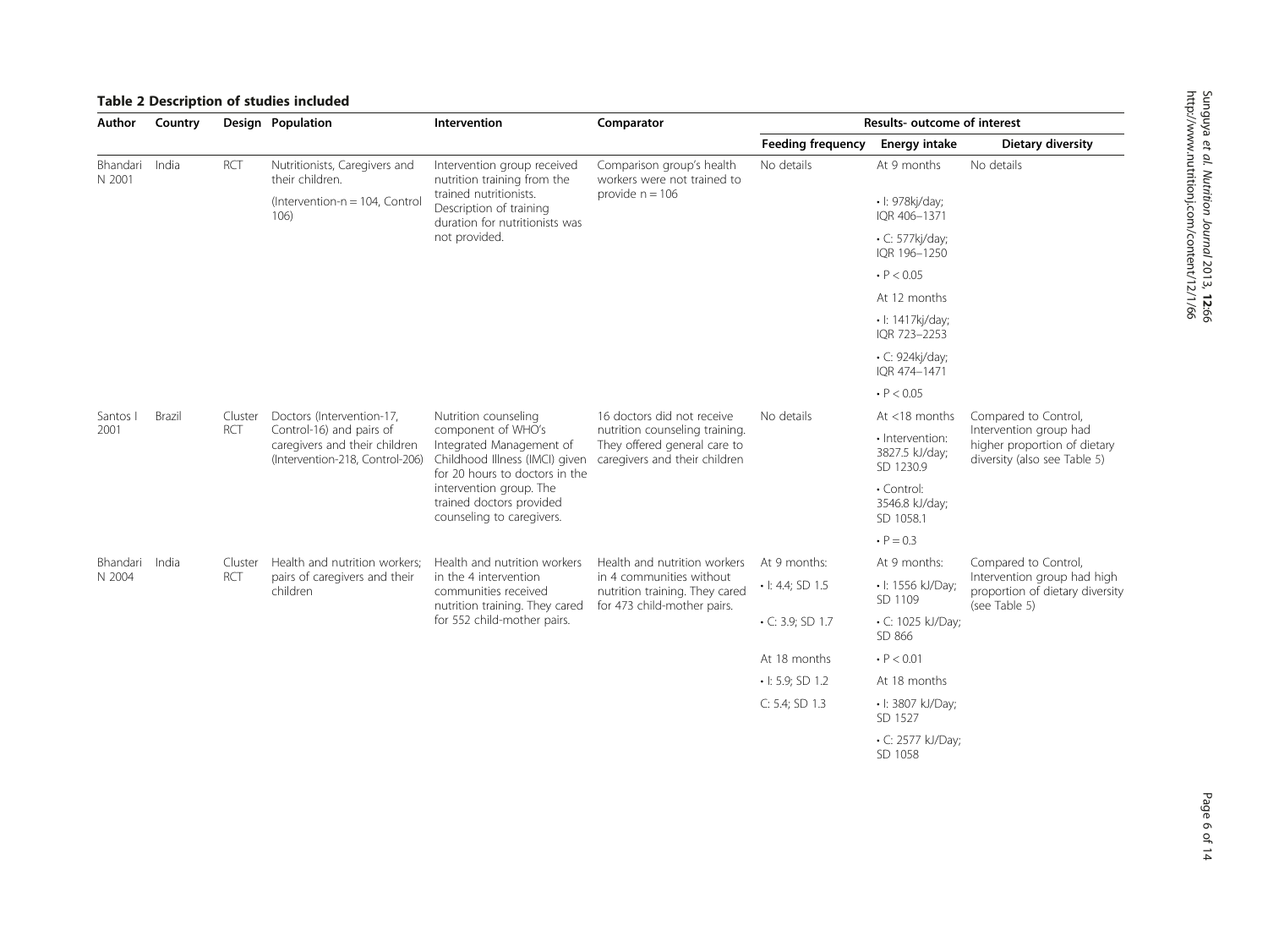# Table 2 Description of studies included (Continued)

| Penny                    | Peru  | Cluster               | Health care workers and pairs<br>of caregivers and their<br>children                                            | Health care workers in 6<br>health facilities received<br>nutrition-training<br>intervention; 187 babies were<br>enrolled and their caregivers<br>were counseled by these                                                            | Health care workers in 6                                                                                                                                      | No details                              | At 9 months:                             | Dietary diversity at                                                                                                             |
|--------------------------|-------|-----------------------|-----------------------------------------------------------------------------------------------------------------|--------------------------------------------------------------------------------------------------------------------------------------------------------------------------------------------------------------------------------------|---------------------------------------------------------------------------------------------------------------------------------------------------------------|-----------------------------------------|------------------------------------------|----------------------------------------------------------------------------------------------------------------------------------|
| ME 2005                  |       | <b>RCT</b>            |                                                                                                                 |                                                                                                                                                                                                                                      | health facilities without the<br>nutrition training                                                                                                           |                                         | $\cdot$ I: 450 kcal/day                  | 18 months was higher in<br>intervention group than the                                                                           |
|                          |       |                       |                                                                                                                 |                                                                                                                                                                                                                                      | intervention. They gave care                                                                                                                                  |                                         | $\cdot$ C: 400 kcal/day                  | control group (Table 5)                                                                                                          |
|                          |       |                       |                                                                                                                 |                                                                                                                                                                                                                                      | to 190 babies enrolled in<br>these facilities.                                                                                                                |                                         | At 18 months                             |                                                                                                                                  |
|                          |       |                       |                                                                                                                 | health workers.                                                                                                                                                                                                                      |                                                                                                                                                               |                                         | · I: 960 kcal/day                        |                                                                                                                                  |
|                          |       |                       |                                                                                                                 |                                                                                                                                                                                                                                      |                                                                                                                                                               |                                         | $\cdot$ C: 800 kcal/day                  |                                                                                                                                  |
|                          |       |                       |                                                                                                                 |                                                                                                                                                                                                                                      |                                                                                                                                                               | $\cdot$ P = 0.001                       |                                          |                                                                                                                                  |
| Zaman S Pakistan<br>2008 |       | Cluster<br><b>RCT</b> | Community Health Workers<br>and pairs of caregivers and<br>their children                                       | Health workers in 18 health<br>centers received a 5 half days<br>nutrition training using the<br>WHO's IMCI training module<br>for nutrition. They recruited<br>and gave counseling and<br>consultation to151 child-<br>mother pairs | Health workers in other 18<br>health centers without<br>nutrition training intervention<br>recruited and cared for 169<br>pairs of mothers and children       | No details                              | $\cdot$ P < 0.01No<br>details            | Intervention group had a<br>higher proportion on all the<br>food items consumption<br>compared to the control<br>group (Table 5) |
| Shi L                    | China | Cluster               | Primary healthcare providers;<br>pairs of mothers and infants                                                   | Health care providers<br>received nutrition training on<br>complementary feeding,<br>breastfeeding, and<br>counseling skills. They<br>counseled and provided care<br>for 294 pairs of caregivers<br>and their children.              | Health workers from<br>township hospitals did not<br>receive nutrition training.<br>Recruited and cared for 305<br>pairs of caregivers and their<br>children. | At 9 months                             | No details                               | Intervention group had a<br>higher proportion on all the<br>food items consumed<br>compared to the control<br>group (Table 5)    |
| 2010                     |       | <b>RCT</b>            |                                                                                                                 |                                                                                                                                                                                                                                      |                                                                                                                                                               | $\cdot$ l: 3.77; SD 1.62                |                                          |                                                                                                                                  |
|                          |       |                       |                                                                                                                 |                                                                                                                                                                                                                                      |                                                                                                                                                               | $\cdot$ C: 2.53;                        |                                          |                                                                                                                                  |
|                          |       |                       |                                                                                                                 |                                                                                                                                                                                                                                      |                                                                                                                                                               | SD1.82                                  |                                          |                                                                                                                                  |
|                          |       |                       |                                                                                                                 |                                                                                                                                                                                                                                      |                                                                                                                                                               | $\cdot$ P < 0.001                       |                                          |                                                                                                                                  |
|                          |       |                       |                                                                                                                 |                                                                                                                                                                                                                                      |                                                                                                                                                               | At 12 months                            |                                          |                                                                                                                                  |
|                          |       |                       |                                                                                                                 |                                                                                                                                                                                                                                      |                                                                                                                                                               | .4.17                                   |                                          |                                                                                                                                  |
|                          |       |                       |                                                                                                                 |                                                                                                                                                                                                                                      |                                                                                                                                                               | $\cdot$ l: 2.90; SD 1.85                |                                          |                                                                                                                                  |
|                          |       |                       |                                                                                                                 |                                                                                                                                                                                                                                      |                                                                                                                                                               | $\cdot$ P < 0.001                       |                                          |                                                                                                                                  |
| Vazir S                  | India | Cluster<br><b>RCT</b> | Community health workers<br>(Village health workers) $n =$<br>60 and 511 pairs of mothers<br>and their children | Village health workers                                                                                                                                                                                                               | Village health workers did                                                                                                                                    | No details                              | At 9 months                              | Intervention groups                                                                                                              |
| 2012                     |       |                       |                                                                                                                 | received supervised training<br>on how to counsel mothers/<br>caregivers on complementary<br>feeding, and responsive<br>feeding. Caregivers who                                                                                      | not receive training. They<br>provided only standard of<br>care to caregivers and their<br>children.                                                          |                                         | · I: 348 kcal/day;<br>IQR 229,540        | (complementary and<br>responsive feeding groups)<br>had a higher proportion on                                                   |
|                          |       |                       |                                                                                                                 |                                                                                                                                                                                                                                      |                                                                                                                                                               |                                         | $\cdot$ C: 209 kcal/<br>day; IQR 122,338 | all the food items<br>consumption compared to                                                                                    |
|                          |       |                       |                                                                                                                 | received such counseling also<br>received standard care.                                                                                                                                                                             |                                                                                                                                                               |                                         | $\cdot$ P < 0.005                        | the control group (Table 5)                                                                                                      |
|                          |       |                       |                                                                                                                 |                                                                                                                                                                                                                                      |                                                                                                                                                               |                                         | At 15 months                             |                                                                                                                                  |
|                          |       |                       |                                                                                                                 |                                                                                                                                                                                                                                      |                                                                                                                                                               | $\cdot$ I: 569 kcal/day;<br>IQR 539,618 |                                          |                                                                                                                                  |
|                          |       |                       |                                                                                                                 |                                                                                                                                                                                                                                      |                                                                                                                                                               |                                         | $\cdot$ C: 460; IQR<br>429,489           |                                                                                                                                  |
|                          |       |                       |                                                                                                                 |                                                                                                                                                                                                                                      |                                                                                                                                                               | P < 0.005                               |                                          |                                                                                                                                  |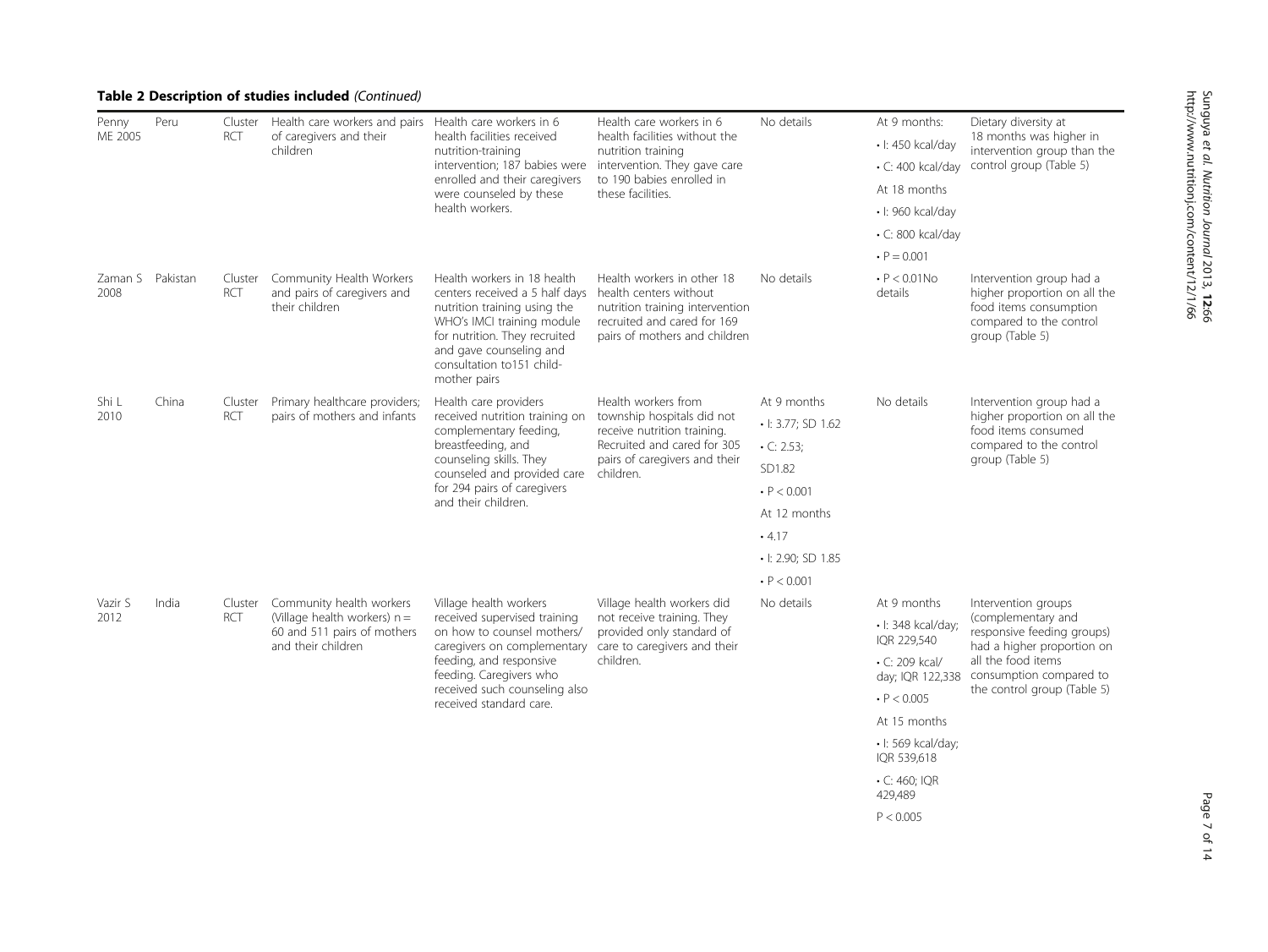# Table 2 Description of studies included (Continued)

| Roy SK<br>2005              | Bangladesh RCT |                          | Nutritionists, medical officer,<br>and health assistants                                     | Two-week nutrition training<br>was conducted for health                                                                                                                                                                                    | Mothers of a control group<br>received normal care from                        | Feeding frequency<br>>3 times/day                   | No details                              | No details                   |
|-----------------------------|----------------|--------------------------|----------------------------------------------------------------------------------------------|--------------------------------------------------------------------------------------------------------------------------------------------------------------------------------------------------------------------------------------------|--------------------------------------------------------------------------------|-----------------------------------------------------|-----------------------------------------|------------------------------|
|                             |                |                          |                                                                                              | workers. The training<br>included nutrition education.                                                                                                                                                                                     | health workers who received<br>no nutrition training                           | At 3 months                                         |                                         |                              |
|                             |                |                          |                                                                                              | counseling, and                                                                                                                                                                                                                            |                                                                                | I: 98%, C: 54%                                      |                                         |                              |
|                             |                |                          |                                                                                              | anthropometry. Trained<br>health workers provided                                                                                                                                                                                          |                                                                                | At 6 months                                         |                                         |                              |
|                             |                |                          | counseling to mothers of<br>moderately malnourished<br>children on complementary<br>feeding. |                                                                                                                                                                                                                                            | I: 97%, C: 58%                                                                 |                                                     |                                         |                              |
| Pachon<br>Vietnam<br>H 2002 | Cluster        | Community health workers | Training implementers                                                                        | Health workers were not                                                                                                                                                                                                                    | At 2-6 months                                                                  | At 2-6 months                                       | No details                              |                              |
|                             |                | <b>RCT</b>               | and 240 pairs of caregivers<br>and their children                                            | (health workers) who are also<br>health volunteers received<br>nutrition training to<br>implement intensive nutrition<br>rehabilitation sessions for ten<br>months. Counseling for<br>caregivers was done twice a<br>week for nine months. | trained to implement<br>intensive nutrition<br>rehabilitation sessions.        | $\cdot$ I: 4.6; SD 1.3                              | $\cdot$ I: 662.7 kcal/<br>day; SD 301.0 |                              |
|                             |                |                          |                                                                                              |                                                                                                                                                                                                                                            |                                                                                | $\cdot$ C: 4.2; SD 1.1                              | $\cdot$ C: 597.4 kcal/<br>day; SD 275.7 |                              |
|                             |                |                          |                                                                                              |                                                                                                                                                                                                                                            |                                                                                | $\cdot$ P < 0.01                                    | $\cdot$ P < 0.1                         |                              |
|                             |                |                          |                                                                                              |                                                                                                                                                                                                                                            |                                                                                | At 12 months                                        | At 12 months                            |                              |
|                             |                |                          |                                                                                              |                                                                                                                                                                                                                                            |                                                                                | $\cdot$ I: 4.9; SD 1.5                              | • I: 826.9 kcal/<br>day SD 324.4        |                              |
|                             |                |                          |                                                                                              |                                                                                                                                                                                                                                            |                                                                                | $\cdot$ C: 4.4; SD 1.5                              | $\cdot$ C: 718.4 kcal/<br>day SD 330.0) |                              |
|                             |                |                          |                                                                                              |                                                                                                                                                                                                                                            |                                                                                | P < 0.01                                            | $\cdot$ P < 0.01                        |                              |
| India<br>Kilaru A<br>2005   |                | Cluster<br><b>RCT</b>    | Auxiliary nurse midwives,<br>community health workers                                        | Auxiliary nurse midwives,<br>community health workers<br>received nutrition training                                                                                                                                                       | Normal standard of care<br>provided by auxiliary nurse<br>midwives who did not | At 7-11 months<br>Feeding frequency<br>>4 times/day | No details                              | At 11 months                 |
|                             |                |                          |                                                                                              | from MCH consultant<br>(pediatrician and                                                                                                                                                                                                   | receive any special nutrition<br>training                                      | $\cdot$ 1:78%                                       |                                         | Feeding at least 5 types/day |
|                             |                |                          |                                                                                              | nutritionists). They provided                                                                                                                                                                                                              |                                                                                | $\cdot$ C: 51%                                      |                                         | $\cdot$  : 42%               |
|                             |                |                          |                                                                                              | counseling to 173 caregivers<br>and their children                                                                                                                                                                                         |                                                                                | $\cdot$ P < 0.001                                   |                                         | $\cdot$ C: 19%               |
|                             |                |                          |                                                                                              |                                                                                                                                                                                                                                            |                                                                                |                                                     |                                         | $P = 0.01$                   |

Footnotes.

I - Intervention group, C - Control group, P - P value, SD - Standard deviation, IQR - Inter quartile range, CI - Confidence Interval.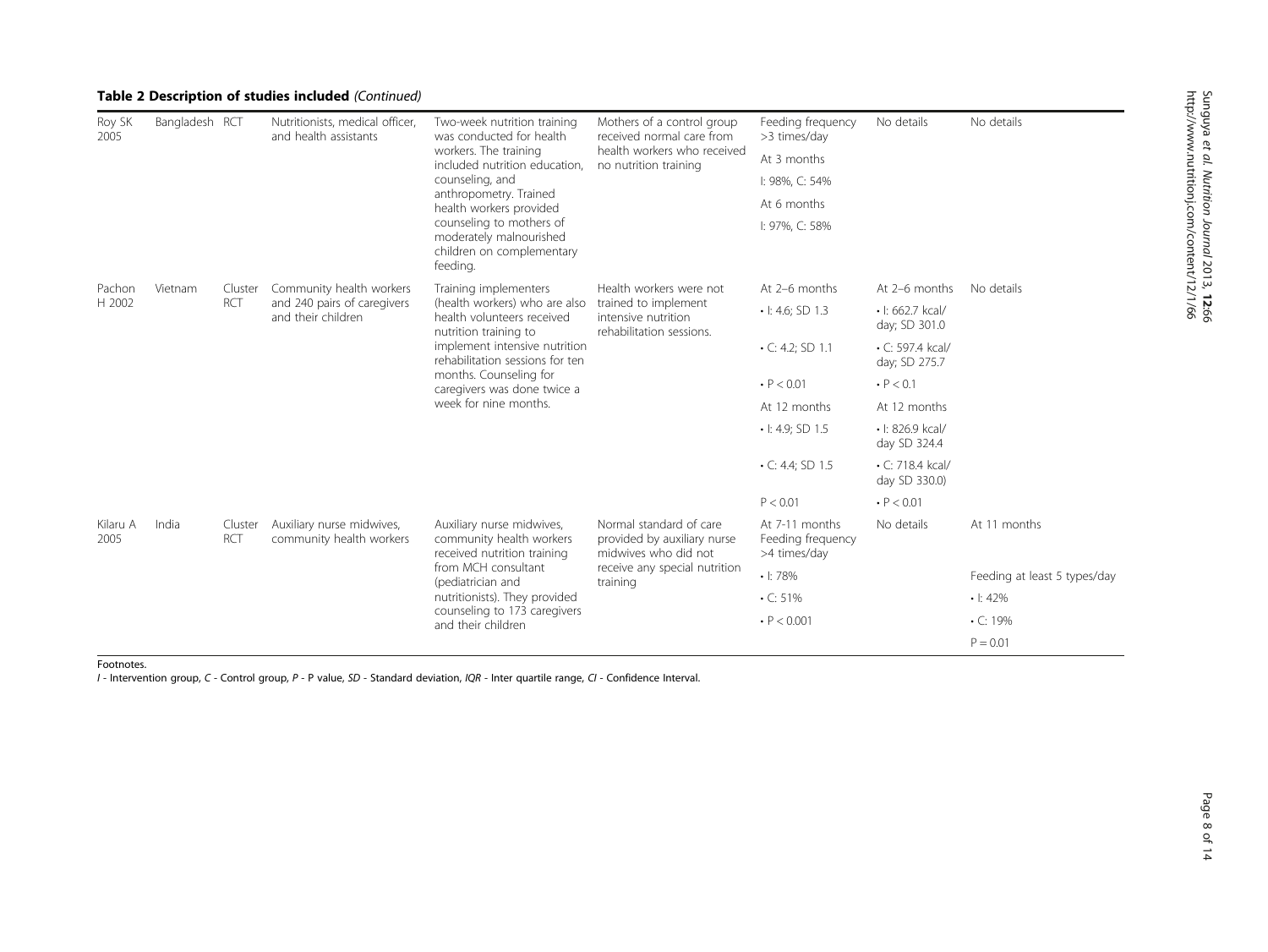children under two years of age. The SMD between the intervention and control groups was 0.48, with a 95% CI of 0.38 to 0.58 in a random model. The test for overall effect gave  $z = 9.17$ ,  $P < 0.001$ . For the two studies with feeding frequency as a percentage (Table [4](#page-9-0)) showed pooled risk ratio (RR) of 0.99, 95% CI (0.87-1.13). The test for overall effect,  $z = 0.09$ ,  $P = 0.926$ .

# Dietary diversity for children aged six months to two years

In the RCT conducted in Brazil [\[49](#page-13-0)], health workers who received nutrition training provided counseling to caregivers. Children whose caregivers were counseled by trained health workers had a higher dietary diversity compared to their counterparts  $(P < 0.001)$ . Similar interventions were conducted in India [[47,48,51](#page-13-0)]. In these trials, too, children in intervention groups had significantly higher dietary diversities compared to their counterparts in control groups. Other RCTs conducted in Pakistan [[29\]](#page-12-0), Peru [\[32](#page-13-0)], and China [[52](#page-13-0)] showed similar results: high percentages of children in intervention group consumed each type of food items compared to their counterparts in the control group (Table [5](#page-10-0)).

### **Discussion**

This is the first systematic review to evaluate the effectiveness of nutrition training of health workers on child feeding practices. Previous reviews showed the effectiveness of maternal nutrition education and complimentary feeding interventions to improve child feeding practices [[18\]](#page-12-0) and nutrition status [\[34,40\]](#page-13-0). Our study helps to show a possible pathway to improve child nutrition status by starting with health worker training. We found that training of health workers can help to improve feeding practices of children between six months and two years of age. The children whose caregivers were counseled by the trained health workers had a higher mean feeding frequency, energy intake, and dietary diversity compared to their counterparts.

Strong evidence thus suggests that nutrition training of health workers improves energy intake, feeding frequency, and dietary diversity of children between six months and two years of age. Such a significant outcome may be conceived of through the following pathway: First, nutrition training can increase or refresh health workers' nutrition and food sciences-related knowledge. Indeed, two RCTs conducted in Brazil [[19](#page-12-0)] and India [[46\]](#page-13-0) found that nutrition training of health workers improved their knowledge in nutrition. Nutrition training can be used to update health workers' nutrition knowledge and to alert them to new findings pertinent to their environments [\[16,28,29](#page-12-0)[,53](#page-13-0)]. This will enable them

to address determinants of undernutrition specific to their areas, and to improve their communication, counseling, and undernutrition management skills [[19](#page-12-0),[29,](#page-12-0)[32](#page-13-0),[48,49](#page-13-0)]. Updated management skills including tailored counseling may also be important for the effective transfer of knowledge to the end users – in this case, the caregivers.

Second, nutrition knowledge transfer by skilled and trained health workers may be achieved when they counsel caregivers who visit health facilities [\[20](#page-12-0)]. Similarly, trained health workers may also access caregivers through outreach and home visits even in rural areas, and may achieve a similar outcome through such routes [[47,54\]](#page-13-0). Previous RCTs showed improved nutrition knowledge and knowledge retention among caregivers counseled by health workers who received nutrition training [[16,29,31](#page-12-0),[32](#page-13-0),[49](#page-13-0),[54](#page-13-0)].

Third, the counseled caregivers can serve as agents of change. Caregivers endowed with updated nutrition knowledge through frequent counseling can improve their own child feeding behaviors [\[16,20,28,29,31](#page-12-0)[,32,47-49,52,55](#page-13-0)]. Such behaviors may include food preparation hygiene, feeding frequency, proper mixing of quality foods, increased energy intake, and dietary diversity. Thus, children's growth can improve and their risk of undernutrition can be minimized [[34](#page-13-0)]. Secondarily, other determinants of undernutrition such as food-borne infections can be reduced [[32,56,57\]](#page-13-0) and food preparation hygiene improved [[52](#page-13-0)].

Nutrition counseling from trained health workers has been proven effective even in areas of limited food availability [[31,](#page-12-0)[34\]](#page-13-0). In such circumstances, caregivers were able to choose the right mix of foods under availability constraints. For example, in the RCT conducted in Bangladesh, about a third of families were poor and lived in food-insecure households. Despite such hardship, nutrition knowledge gained from trained health workers motivated and changed their feeding behavior. Thus, they could provide the required balance of foods to their children [\[31](#page-12-0)].

The findings of this review should be interpreted in light of several limitations. First, the selected studies came from different regions and there is a risk of regional variations. Such regional variations can cause differences in characteristics of participants as shown in Table [2.](#page-5-0) Also, the selected studies were conducted in the context of different health systems. In this case, the nutrition training was conducted to the health workers of different carders. For example, in Bangladeshi and India studies, training was conducted among nutritionists and other health carders including medical officers. In other settings, training was conducted among health carders available in such settings, including doctors, primary health care providers, auxiliary nurses, midwives, health assistants, and community health workers as shown in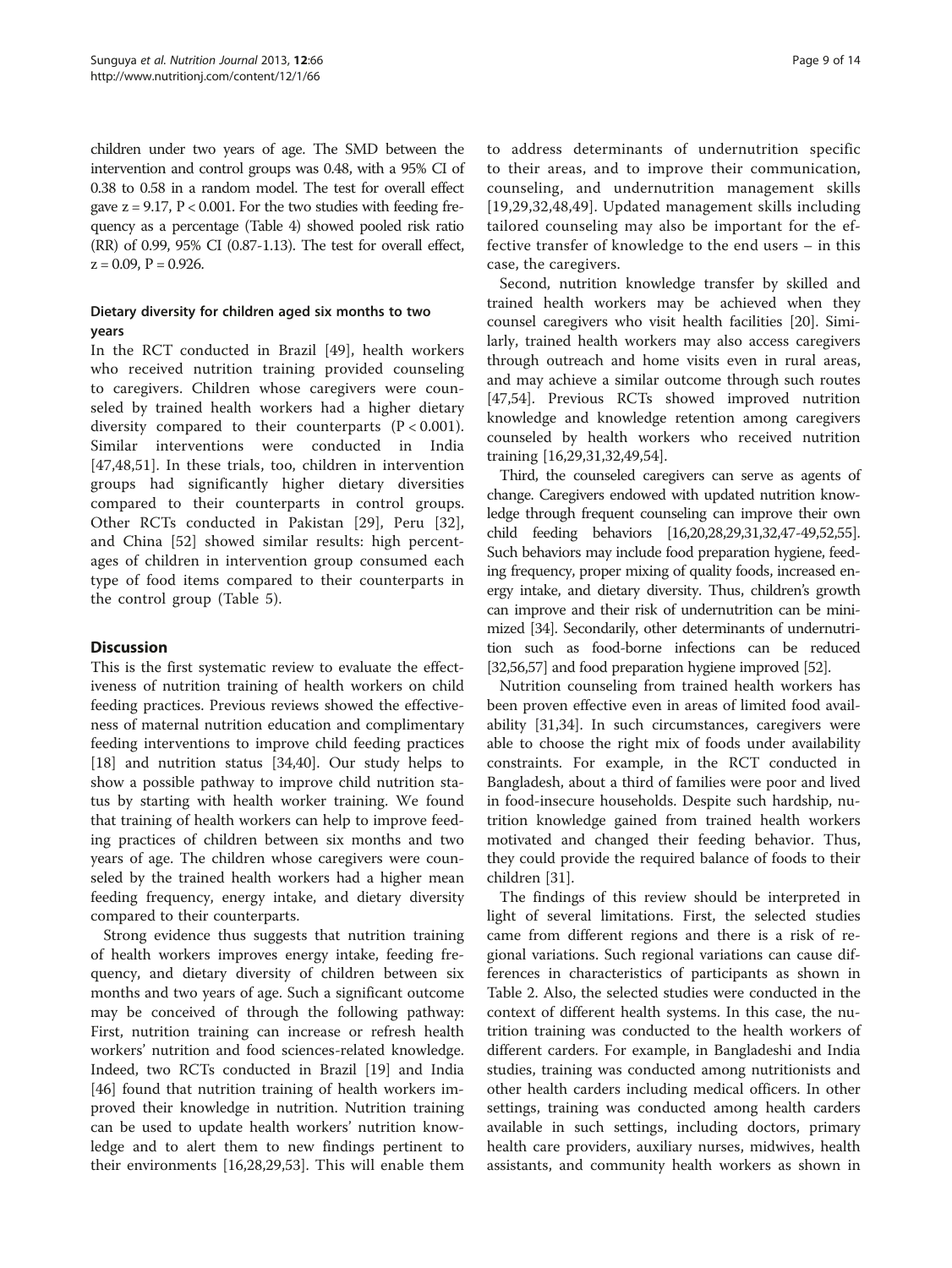| Study, year                                             | <b>SMD</b> | 95% CI         | % Weight | Forest plot |   |
|---------------------------------------------------------|------------|----------------|----------|-------------|---|
| Bhandari N, 2004                                        | 0.93       | $0.78 - 1.07$  | 72.07    |             |   |
| Santos I, 2001                                          | 0.24       | $-0.24 - 0.73$ | 6.32     |             |   |
| Pachon H, 2002                                          | 0.33       | $0.07 - 0.59$  | 21.61    |             |   |
| I-V Pooled SMD                                          | 0.76       | $0.63 - 0.88$  |          |             |   |
| Heterogeneity chi-square = 19.91 (d.f. = 2) $p < 0.001$ |            |                |          |             |   |
| Test of $SMD = 0$ ; $z = 12.17$ p < 0.001               |            |                |          |             |   |
|                                                         |            |                |          | $-1$        | 1 |
| Median energy intake (kJ/day)                           |            |                |          |             |   |
| Bhandari N, 2001                                        | 0.38       | $0.10 - 0.67$  | 42.45    |             |   |
| Vazir S, 2012                                           | 1.55       | $1.31 - 1.80$  | 57.55    |             |   |
| I-V pooled SMD                                          | 1.06       | $0.87 - 1.24$  |          |             |   |
| Heterogeneity chi-squared = $37.63$ (d.f. = 1) p <0.001 |            |                |          |             |   |
| Test of $SMD = 0$ : $z = 11.22$ p < 0.001               |            |                |          |             |   |
|                                                         |            |                |          | Ó<br>-1     |   |

### <span id="page-9-0"></span>Table 3 Effectiveness of the intervention on the energy intake per day mean energy intake (kJ/day)

# Table 4 Effectiveness of intervention on the feeding frequency per day mean feeding frequency per day

| Study, year                                              | <b>SMD</b> | 95% CI        | % Weight | Forest plot  |            |                  |
|----------------------------------------------------------|------------|---------------|----------|--------------|------------|------------------|
| Bhandari N, 2004                                         | 0.40       | $0.26 - 0.54$ | 55.94    |              |            |                  |
| Shi L, 2009                                              | 0.72       | $0.53 - 0.91$ | 28.82    |              |            |                  |
| Pachon H, 2002                                           | 0.33       | $0.07 - 0.60$ | 15.24    |              |            |                  |
| I-V Pooled SMD                                           | 0.48       | 0.38-0.58     |          |              |            |                  |
| Heterogeneity chi-squared = 8.42 (d.f. = 2) $p = 0.015$  |            |               |          |              |            |                  |
| Test of $SMD = 0$ : $z = 9.17$ p < 0.001                 |            |               |          |              |            |                  |
|                                                          |            |               |          |              |            |                  |
|                                                          |            |               |          |              |            |                  |
|                                                          |            |               |          | -1           | $\dot{o}$  | 1                |
| Feeding frequency >3 times per day                       |            |               |          |              |            |                  |
| Study, year                                              | <b>RR</b>  | 95% CI        | % Weight |              |            |                  |
| Roy SK, 2005                                             | 0.80       | $0.66 - 0.98$ | 52.01    |              |            | 0.80(0.66, 0.98) |
| Kilaru A, 2005                                           | 1.20       | $1.01 - 1.43$ | 47.99    |              |            | 1.20 (1.01,1.43) |
| M-H pooled RR                                            | 0.99       | $0.87 - 1.13$ |          |              |            |                  |
| Heterogeneity chi-squared = 8.93 (d.f. = 1), $p = 0.003$ |            |               |          | $\mathbf{D}$ |            | 0.99(0.87, 1.13) |
| Test of RR = 1: $z = 0.09$ , $p = 0.926$                 |            |               |          |              |            |                  |
|                                                          |            |               |          | .662667      | Risk ratio | 1.50905          |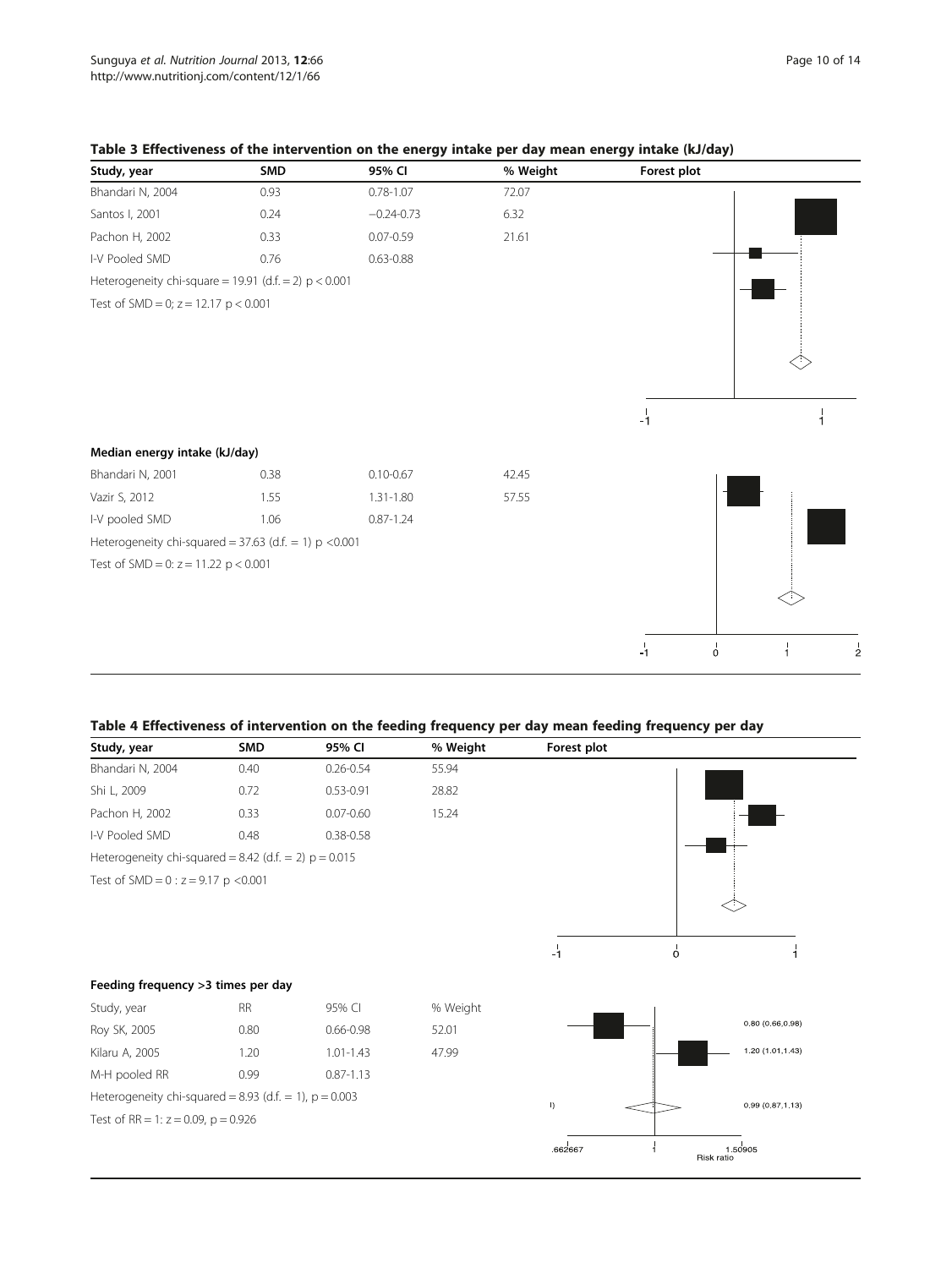| Author, Year        | Outcome                        | Intervention (%) | Control (%) | P-value    |
|---------------------|--------------------------------|------------------|-------------|------------|
| 1. Santos I, 2001   | Dietary diversity at 18 months | $N = 206$        | $N = 216$   | P-value    |
|                     | Egg yolk                       | 19.20            | 8.20        | P < 0.01   |
|                     | Shredded chicken and beef      | 15.50            | 6.30        | P < 0.01   |
|                     | Chicken liver                  | 20.50            | 6.80        | P < 0.001  |
|                     | Oil, margarine or butter       | 16.90            | 0.50        | P < 0.001  |
| 2. Bhandari N, 2004 | Dietary diversity at 18 months | $N = 435$        | $N = 394$   |            |
|                     | Cereal legume gruel or mix     | 49.6             | 31.7        | P < 0.001  |
|                     | Milk cereal gruels or mix      | 133.3            | 14.9        | P < 0.001  |
|                     | Undiluted milk                 | 60.5             | 12.9        | P < 0.001  |
|                     | Added oil/butter               | 24.1             | 5.8         | P < 0.001  |
|                     | Snacks                         | 58.2             | 54.1        |            |
|                     | Commercially available bread   | 23.0             | 10.7        | P < 0.001  |
|                     | Home-made bread                | 82.1             | 86.3        |            |
|                     | Rice                           | 8.3              | 7.6         |            |
|                     | Potatoes                       | 29.0             | 22.1        | P < 0.001  |
|                     | Legumes                        | 29.7             | 23.9        | P < 0.01   |
|                     | Milk                           | 98.6             | 95.9        |            |
|                     | Vegetables                     | 26.0             | 24.1        |            |
|                     | Fruits                         | 144.8            | 40.4        |            |
| 3. Penny ME, 2005   | Dietary diversity at 18 months | $N = 171$        | $N = 167$   |            |
|                     | Egg, chicken liver or fish     | 64.0             | 57.0        |            |
| 4. Zaman S, 2008    | Dietary diversity at 18 months | $N = 126$        | $N = 131$   |            |
|                     | Eggs                           | 47.6             | 26.7        |            |
|                     | Chicken/beef/mutton            | 60.3             | 39.7        |            |
|                     | Liver                          | 30.9             | 19.9        |            |
|                     | Added ghee/butter/oil          | 53.9             | 38.2        |            |
|                     | Thick kitchuri                 | 65.9             | 44.3        |            |
| 5. Shi L, 2010      | Dietary diversity at 12 months | $N = 256$        | $N = 234$   |            |
|                     | Bread, rice, noodles           | 100              | 98.3        |            |
|                     | Roots or tubers                | 90.9             | 73.8        |            |
|                     | Yellow/orange foods            | 97.2             | 76.7        |            |
|                     | Green leafy vegetables         | 97.6             | 87.9        |            |
|                     | Beans/peas/lentils             | 92.1             | 67.2        |            |
|                     | Fruits                         | 99.6             | 96.6        |            |
|                     | Eggs                           | 98.8             | 92.2        |            |
|                     | Meat or organ meats            | 96.9             | 58.2        |            |
|                     | Cooking oils/fats              | 96.5             | 79.7        |            |
| 6. Kilaru G, 2005   | Dietary diversity at 11 months | $N = 173$        | $N = 69$    |            |
|                     | At least 5 different groups    | 42.0             | 19.0        | $P = 0.01$ |

# <span id="page-10-0"></span>Table 5 Effectiveness of the intervention on the dietary diversity of children under two years of age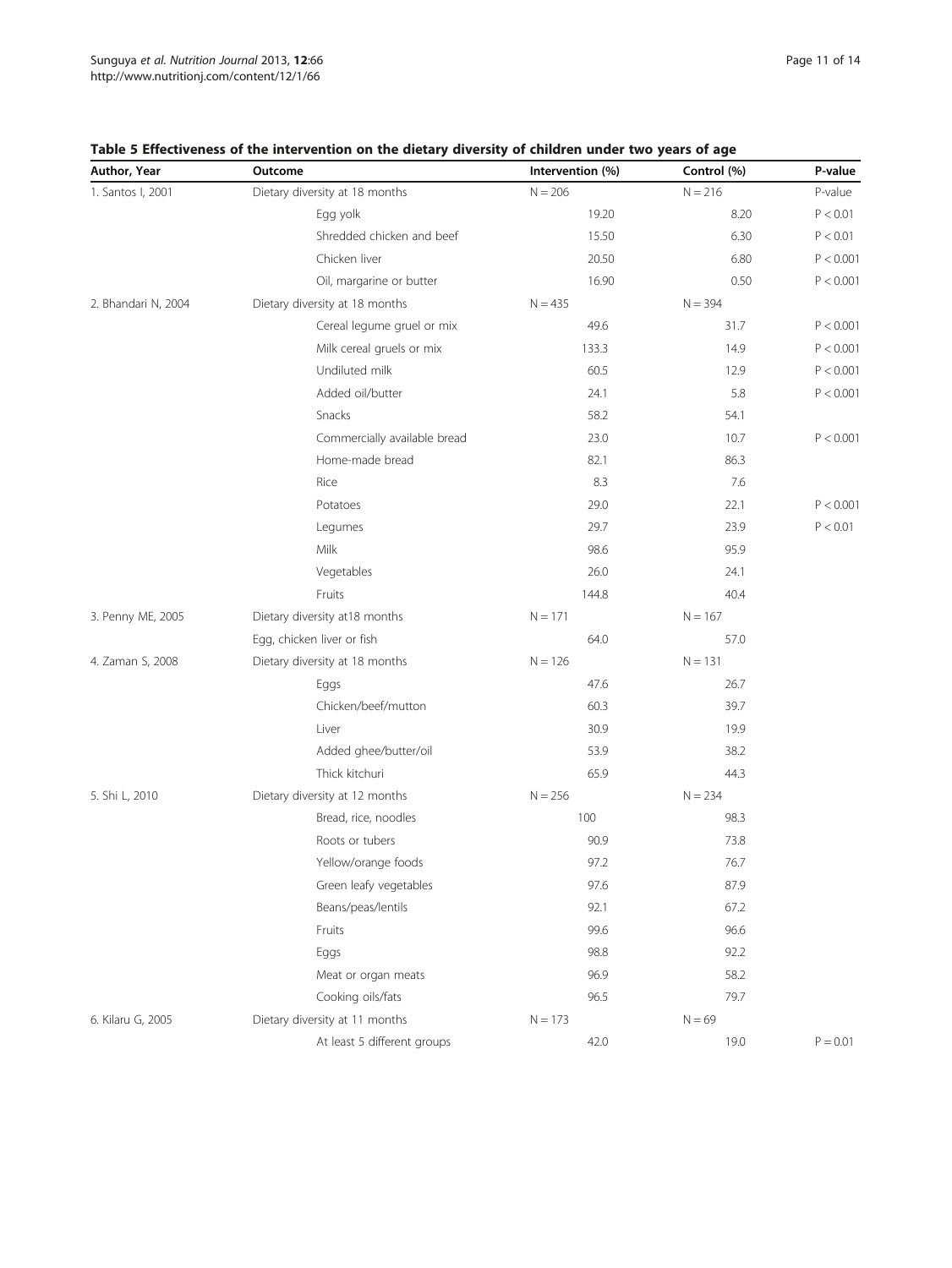| 7. Vazir S, 2012 | Dietary diversity at 15 months | $N = 170$ | $N = 168$ |  |
|------------------|--------------------------------|-----------|-----------|--|
|                  | Rice                           | 99.5      | 94.9      |  |
|                  | Goat/chicken liver             | 38.0      | 13.1      |  |
|                  | Goat meat                      | 43.5      | 33.0      |  |
|                  | Poultry                        | 37.5      | 18.9      |  |
|                  | Banana                         | 79.3      | 61.9      |  |
|                  | Buffalo milk                   | 81.5      | 72.7      |  |
|                  | Egg                            | 73.9      | 54.0      |  |
|                  | Spinach                        | 42.4      | 29.5      |  |
|                  | Pulses                         | 89.7      | 71.6      |  |
|                  | Added fat                      | 42.4      | 29.5      |  |

Table 5 Effectiveness of the intervention on the dietary diversity of children under two years of age (Continued)

Table [2.](#page-5-0) To minimize this limitation, we selected RCTs and cluster RCTs as these studies can minimize the effect that could have been caused by differences in intervention and control groups. Meta-analysis pools the SMDs of each study into a single effective size. This can help to reduce any discrepancies arising from variations across studies.

Second, we could not conduct a meta-analysis for the dietary diversity outcome. This was due to the differences in types of foods reported in the trials included in this study. Such differences were also due to regional variations in the typical diet. Also, in all the selected studies, dietary diversity was not a primary outcome. Lack of a standard method for data collection on dietary diversity might also be a reason for such differences. To minimize the effect of variations in food type, regional, and methodological aspects, we compared the results of diets consumed within the trials. All the seven trials showed better dietary diversity for the intervention compared to the control groups. Therefore, despite the regional and methodological differences in reporting dietary diversity, all studies showed the effectiveness of the intervention on dietary diversity among children under two years of age.

Third, our results showed a significant heterogeneity among the selected studies. This might manifest in differences in training duration and qualifications of health workers, in targeted age groups, in follow-up procedures, and in regional context. We could not retrieve the training duration for all of the selected trials. However, some of the selected trials used a standardized Integrated Management of Childhood Illness (IMCI) training manual developed by WHO, while others used results of formative research conducted prior to the trial. Moreover, results from all the selected studies were consistent. Although these studies were conducted in different regional contexts, they all showed a significant improvement in feeding practices when health workers received nutrition training.

Fourth, due to time limitations, we did not register a study protocol prior to the review process. To minimize such limitations, we developed the in-house review protocol based on the pre-set guidelines before starting the evidence search. The protocol was shared among the research team and the three independent researchers who conducted the evidence search. We evaluated each step of data collection as a team to verify the scrupulous use of the protocol. To this end, we were satisfied that the original protocol was adhered to.

Fifth, our results may also not be generalizable beyond the low- and middle-income countries where the selected studies were conducted. However, based on the global nutrition situation, these are the areas with the highest burden of child undernutrition. These results may thus be especially useful to scale up the nutrition training of health workers toward improving the current child undernutrition situation.

Despite its limitations, our study also has notable strengths. This is the first systematic review to examine the effectiveness of nutrition training of health workers on child feeding practices. Second, we used the GRADE method to critically assess the quality and strength of the evidence presented. Overall, the evidence of intervention effectiveness on feeding frequency and energy intake was of high quality. Thus, the results of this systematic review may help to design policies to improve feeding practices of children through training of available health workforce cadres.

In conclusion, nutrition training for health workers can improve feeding practices for children under two years of age. Such practices include feeding frequency, energy intake, and dietary diversity. Training materials should be prepared based on the local context and should include information on how to identify foods that are available, affordable and acceptable, which is particularly important in areas of limited food availability. Moreover, trained health workers offer the prospect of an accessible and reliable information resource for local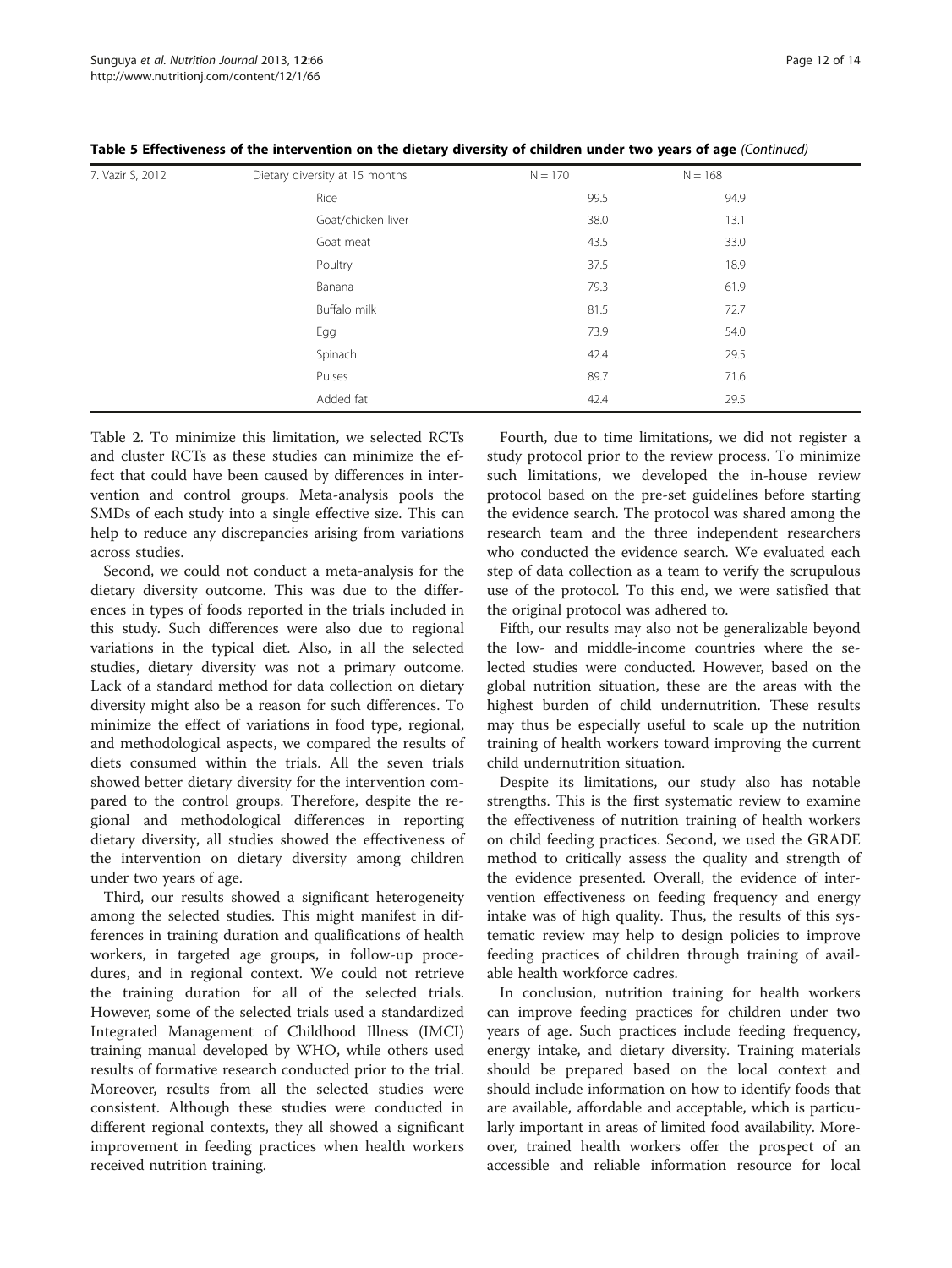<span id="page-12-0"></span>families. In this way, nutrition training for health workers can serve as an important entry point for a sustainable strategy toward improving the nutrition status of young children.

# Additional files

[Additional file 1:](http://www.biomedcentral.com/content/supplementary/1475-2891-12-66-S1.doc) Search strategy: PubMed. [Additional file 2:](http://www.biomedcentral.com/content/supplementary/1475-2891-12-66-S2.doc) Risk of bias assessment.

#### Competing interest

The authors declare that they have no competing interest.

#### Authors' contributions

BFS conceived the research questions, designed the study, participated in the literature review and analyses, and prepared the first draft. KCP refined the research question, participated in analysis, and refined the first draft. LBM contributed to the study design, participated in the literature review and analyses, and helped to prepare the first draft. PS participated in the literature review and analysis. DPU revised the protocol and the drafted manuscript. MJ reviewed the study protocol, the manuscript, and approved the submission. JY participated in the research design, analyses, and preparation of the first draft and revisions. All the authors read and approved the final version of the manuscript for submission.

#### Source of fund

This study was funded by the Ministry of Health, Labour and Welfare of Japan (research grant number: H24-chikyukibo-Ippan-008). The funders did not influence the review process or interpretation of findings.

#### Author details

<sup>1</sup>Department of Community and Global Health, Graduate School of Medicine, The University of Tokyo, 7-3-1, Hongo, Bunkyo-ku, Tokyo 113-0033, Japan. <sup>2</sup> Department of Public Health, School of Public Health and Health Sciences, University of Massachusetts Amherst, Arnold House, 715 North Pleasant St, Amherst, MA 01003-9304, USA. <sup>3</sup>School of Community and Global Health, Claremont Graduate University, 18 East Via Verde Ste. 100, Claremont, CA 91773, USA. <sup>4</sup>School of Public Health and Social Sciences, Muhimbili University of Health and Allied Sciences, P.O. Box 65489, Dar es Salaam, Tanzania.

#### Received: 12 December 2012 Accepted: 10 May 2013 Published: 20 May 2013

#### References

- 1. Black RE, Allen LH, Bhutta ZA, Caulfield LE, de Onis M, Ezzati M, Mathers C, Rivera J, Group MaCUS: Maternal and child undernutrition: global and regional exposures and health consequences. Lancet 2008, 371(9608):243–260.
- 2. UNICEF: State of the World's children 2008. New York, USA: United Nations Children's Fund; 2007.
- 3. Petrou S, Kupek E: Poverty and childhood undernutrition in developing countries: a multi-national cohort study. Soc Sci Med 2010, 71(7):1366–1373.
- 4. Nandy S, Irving M, Gordon D, Subramanian SV, Smith GD: Poverty, child undernutrition and morbidity: new evidence from India. Bull World Health Organ 2005, 83(3):210–216.
- Oldewage-Theron WH, Dicks EG, Napier CE: Poverty, household food insecurity and nutrition: coping strategies in an informal settlement in the Vaal Triangle, South Africa. Public Health 2006, 120(9):795–804.
- 6. Zezza A, Tasciotti L: Urban agriculture, poverty, and food security: empirical evidence from sample of developing countries. Rome, Italy: Food and Agriculture Organization; 2010.
- 7. Peters DH, Garg A, Bloom G, Walker DG, Brieger WR, Rahman MH: Poverty and access to health care in developing countries. Ann N Y Acad Sci 2008, 1136:161–171.
- 8. Gwatkin DR, Guillot M, Heuveline P: The burden of disease among the global poor. Lancet 1999, 354(9178):586–589.
- Lo YT, Chang YH, Lee MS, Wahlqvist ML: Health and nutrition economics: diet costs are associated with diet quality. Asia Pac J Clin Nutr 2009, 18(4):598–604.
- 10. Lo YT, Chang YH, Lee MS, Wahlgvist ML: Dietary diversity and food expenditure as indicators of food security in older Taiwanese. Appetite 2012, 58(1):180–187.
- 11. FAO: State of food insecurity in the world. Rome, Italy: Food and Agriculture Organization; 2010.
- 12. Blumberg S, Bialostosky K, Hamilton W, Briefel R: The effectiveness of a short form of the household food security scale. Am J Public Health 1999, 89(8):1231–1234.
- 13. FAO: Food: a fundamental human right. Rome, Italy: Food and Agriculture Organization; 1996.
- 14. Simondon KB, Simondon F: Infant feeding and nutritional status: the dilemma of mothers in rural Senegal. Eur J Clin Nutr 1995, 49(3):179-188.
- 15. Lindsay AC, Machado MT, Sussner KM, Hardwick CK, Peterson KE: Infant-feeding practices and beliefs about complementary feeding among low-income Brazilian mothers: a qualitative study. Food Nutr Bull 2008, 29(1):15-24.
- 16. Guldan GS, Fan HC, Ma X, Ni ZZ, Xiang X, Tang MZ: Culturally appropriate nutrition education improves infant feeding and growth in rural Sichuan, China. J Nutr 2000, 130(5):1204–1211.
- 17. Saloojee H, De Maayer T, Garenne M, Kahn K: What's new? Investigating risk factors for severe childhood malnutrition in a high HIV prevalence South African setting. Scand J Public Health Suppl 2007, 69:96-106.
- 18. Shi L, Zhang J: Recent evidence of the effectiveness of educational interventions for improving complementary feeding practices in developing countries. J Trop Pediatr 2011, 57(2):91-98.
- 19. Pelto GH, Santos I, Gonçalves H, Victora C, Martines J, Habicht JP: Nutrition counseling training changes physician behavior and improves caregiver knowledge acquisition. J Nutr 2004, 134(2):357–362.
- 20. Bhandari N, Mazumder S, Bahl R, Martines J, Black RE, Bhan MK, Group IFS: Use of multiple opportunities for improving feeding practices in undertwos within child health programmes. Health Policy Plan 2005, 20(5):328–336.
- 21. Stang J, Rehorst J, Golicic M: Parental feeding practices and risk of childhood overweight in girls: implications for dietetics practice. J Am Diet Assoc 2004, 104(7):1076–1079.
- 22. Zeunert S, Cerro N, Boesch L, Duff M, Shephard MD, Jureidini KF, Braun J: Nutrition project in a remote Australian aboriginal community. J Ren Nutr 2002, 12(2):102–106.
- 23. World Health Organization: The world health report 2006: working together for health. Geneva: WHO; 2006.
- 24. Dussault G, Franceschini MC: Not enough there, too many here: understanding geographical imbalances in the distribution of the health workforce. Hum Resour Health 2006, 4:12.
- 25. Meijers JM, Halfens RJ, van der Bokhorst-de Schueren MA, Dassen T, Schols JM: Malnutrition in Dutch health care: prevalence, prevention, treatment, and quality indicators. Nutrition 2009, 25(5):512–519.
- 26. Valle NJ, Santos I, Gigante DP, Gonçalves H, Martines J, Pelto GH: Household trials with very small samples predict responses to nutrition counseling intervention. Food Nutr Bull 2003, 24(4):343–349.
- 27. Aboud FE, Moore AC, Akhter S: Effectiveness of a community-based responsive feeding programme in rural Bangladesh: a cluster randomized field trial. Matern Child Nutr 2008, 4(4):275–286.
- 28. Palwala M, Sharma S, Udipi SA, Ghugre PS, Kothari G, Sawardekar P: Nutritional quality of diets fed to young children in urban slums can be improved by intensive nutrition education. Food Nutr Bull 2009, 30(4):317–326.
- 29. Zaman S, Ashraf RN, Martines J: Training in complementary feeding counselling of healthcare workers and its influence on maternal behaviours and child growth: a cluster-randomized controlled trial in Lahore, Pakistan. J Health Popul Nutr 2008, 26(2):210–222.
- 30. Sripaipan T, Schroeder DG, Marsh DR, Pachón H, Dearden KA, Ha TT, Lang  $\Pi$ : Effect of an integrated nutrition program on child morbidity due to respiratory infection and diarrhea in northern Viet Nam. Food Nutr Bull 2002, 23(4 Suppl):70–77.
- 31. Roy SK, Fuchs GJ, Mahmud Z, Ara G, Islam S, Shafique S, Akter SS, Chakraborty B: Intensive nutrition education with or without supplementary feeding improves the nutritional status of moderatelymalnourished children in Bangladesh. J Health Popul Nutr 2005, 23(4):320–330.